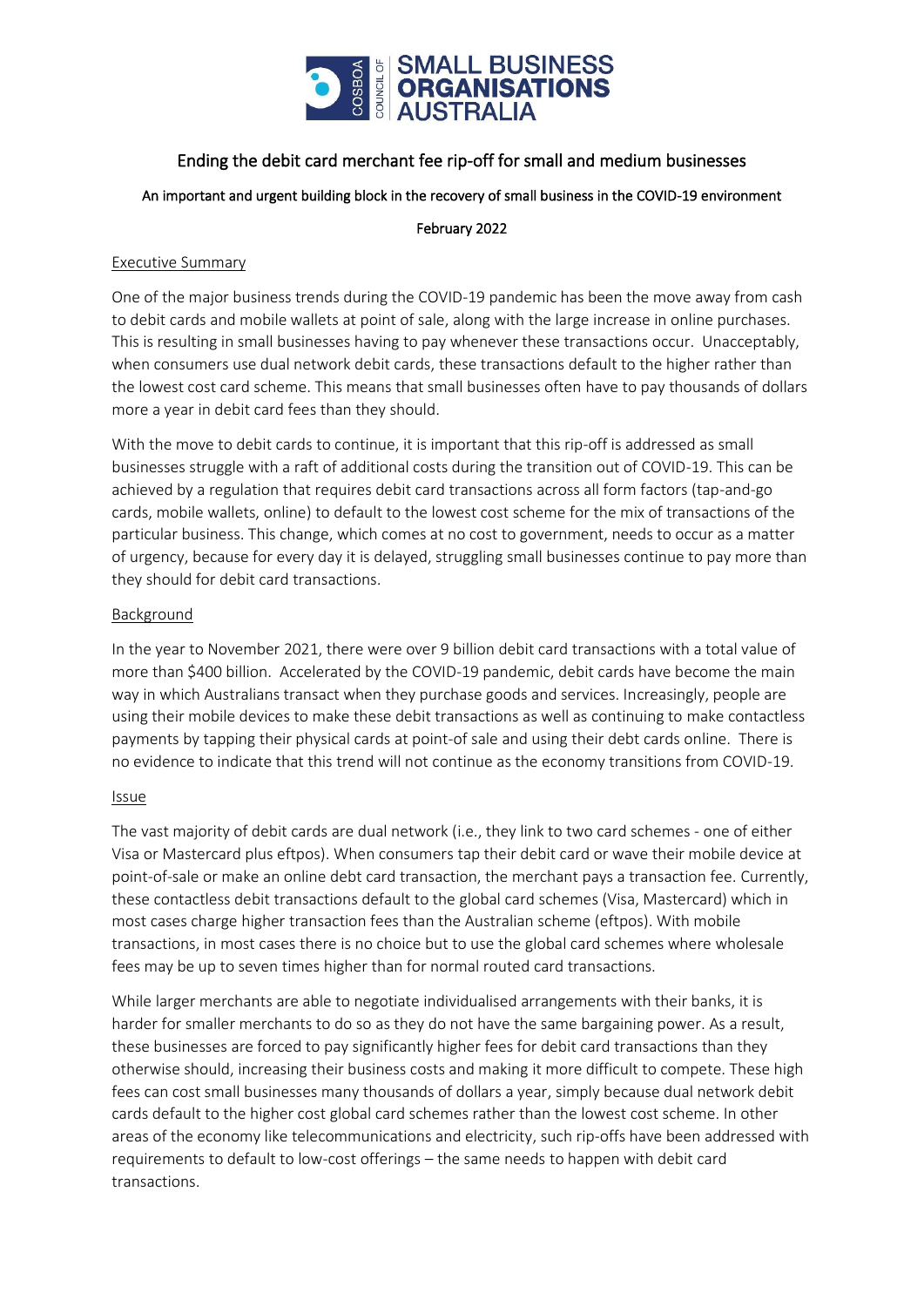#### Solution

Debit card payments should default to the lowest cost card scheme in all form factors including mobile. This is known as Least Cost Routing (LCR). In its 2021 Review of Retail Payments, the Reserve Bank recognised the excessive debit card costs incurred by merchants and encouraged banks to make LCR available to merchants. However, it stopped short of recommending regulatory intervention, rather relying on the banks to maximise access to LCR. For commercial reasons, the banks are reluctant to do so with fewer than 10 per cent of current transactions least cost routed.

The solution is to make LCR the mandated default for all debit card transactions, whether they are tap-and-go, online or utilise mobile devices. Effectively, this moves away from the current default of the usually higher-cost global card schemes to the lowest cost scheme. As well as reducing debit card transaction costs for merchants (and ultimately consumers), making LCR the mandated default will encourage greater price competition between card schemes. To assist small businesses that are struggling with the economic impact of COVID-19, this should happen immediately for tap-and-go debit card payments at point-of-sale quickly followed by online debit card payments and then mobile transactions where some technical preparatory work is required.

#### Benefits

The main beneficiaries of making the lowest cost scheme the default for debit card transactions are the small and medium size businesses whose transaction fees would be materially reduced. This would be of particular benefit to regional and suburban businesses which are often smaller, family owned, and operate on lower margins. To the extent that these higher transaction fees are passed on, consumers would benefit indirectly as well. Defaulting to the lowest cost scheme would also foster greater competition between the card schemes, putting further downward pressure on transaction fees as well as encouraging innovative payments providers to enter a more open and competitive environment.

Independent analysts estimate that if all debit card transactions in Australia used the lowest cost payment scheme, merchants could save at least \$800m and up to \$1.28 billion annually in fees<sup>1</sup>. This would be a serious saving for individual small businesses currently paying thousands of dollars extra a year in transaction costs.

Various business organisations have analysed the impact of switching to LCR on individual businesses, including:

- A regional WA newsagent saved \$700 a month in the first few months after switching to LCR.
- A Brisbane newsagent saw a decrease of 35% on its merchant fees after switching to LCR.
- An outer suburban butcher in Sydney is saving around \$2,000 a year on their merchant fees through LCR.
- A shoe shop in Sydney's north recently switched banks to save almost \$2,500 a year on merchant fees through LCR annually after their previous bank wanted to charge more.
- A Victorian taxi technology company saved over \$50,000 within a year of switching to LCR
- Three medium sized grocery stores in WA saved \$90,000 per annum from LCR before being told their savings would be eroded as other rates across their banking facilities would go up.
- A fashion retailer achieved a 33% fee saving (over \$2,000 p.a.) by changing payment service provider and moving to terminals that enable LCR at point of sale.

<sup>&</sup>lt;sup>1</sup> CMSPI - Review of Payments Consultation - July 2021 Report.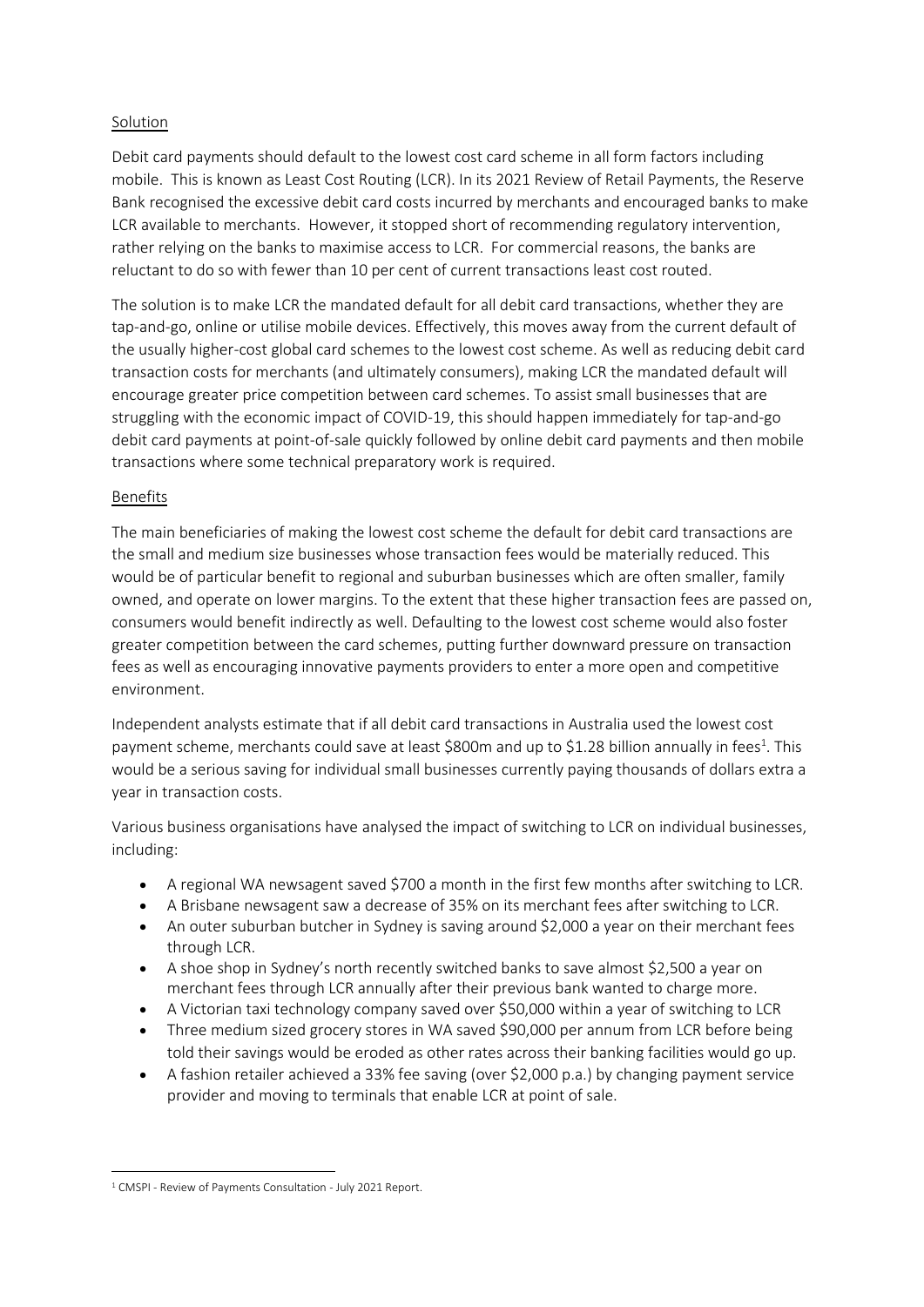#### Who supports the change?

During 2021, a significant number of business organisations advocated across the political spectrum for LCR to be the mandated default for debit card transactions. These organisations include:

- Council of Small Business Organisations Australia (COSBOA)
- Australian Association of Convenience Stores (AACS)
- Australasian Convenience and Petroleum Marketers Association (ACAPMA)
- Australian Chamber of Commerce and Industry (ACCI)
- Australian Lotteries and Newsagents Association (ALNA)
- Australian Retailers Association (ARA)
- Franchise Council of Australia (FCA)
- Master Grocers Association (MGA)
- National Retail Association (NRA)
- Pharmacy Guild of Australia (PGA)
- Restaurant and Catering Industry Association (RCA).

Since then, these business groups have continued to advocate with the Treasurer, the Small Business Minister, the Australian Small Business and Family Enterprise Ombudsman (ASBFEO), the federal opposition and cross-benchers, interested members and senators, and relevant government departments. They have been provided with independent data on the cost of high debit card transaction fees as well as real-life case studies of the impact on individual small businesses.

In September, the Treasurer publicly announced that he had written to the Reserve Bank asking them to address this issue, and that he supported Least Cost Routing (LCR) as the default for debit transactions. While the Government's December 2021 response to Treasury Review of the Australian Payments System did not focus on high debit card transaction fees, we are encouraged that the issue remains under active consideration and has support across the main political parties.

As debit cards are the primary means of transacting, high merchant fees impact a very large number of small and medium size businesses in suburbs and towns around Australia. Requiring that the lowest cost scheme be the default will be supported strongly by grassroots businesses, given the substantial financial benefits it will deliver for them.

#### What needs to be done?

In the context of the looming election and Budget preparation, and with small businesses struggling with a range of additional costs coming out of COVID-19, it makes absolute sense that a regulation should be put in place as soon as possible that makes the least cost card scheme the mandated default for all debit card related transactions.

Under this regulation, banks and other acquirers would be required to offer a merchant the least cost card scheme for their debit card transaction requirements, on all form factors including mobile. Businesses that have different mixes of transactions (e.g., high volume/low cost, low volume/high cost) may have different least cost card schemes.

The regulation would require the immediate introduction of default LCR for debit card transactions at point-of-sale, quickly followed by online debit card transactions and the fast-tracking of the preparatory work required for enablement on LCR for debit transactions using mobile devices.

This change would come at no budgetary cost to the Government and would be widely applauded by small business organisations and individual businesses around Australia. It is likely that the enabling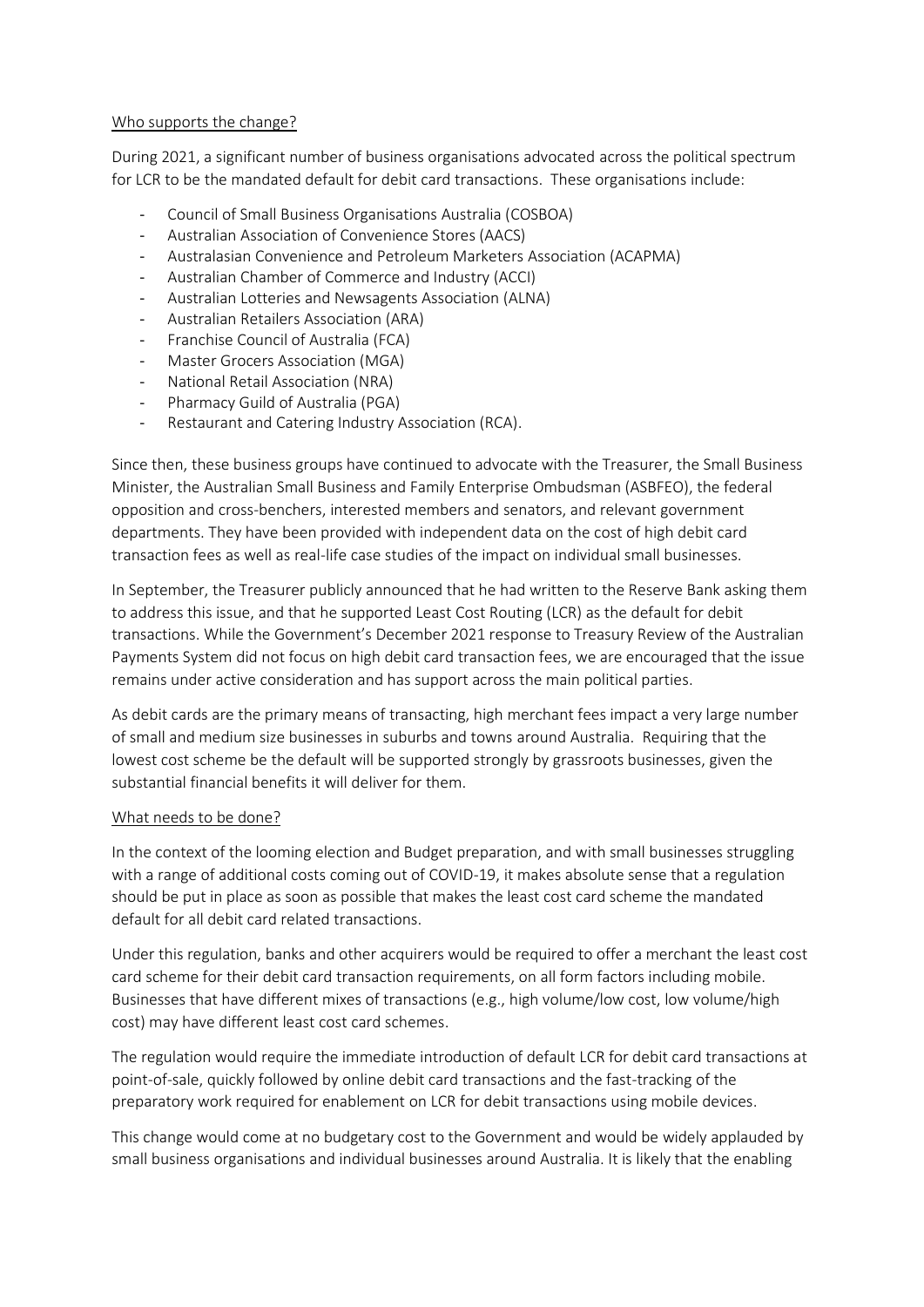regulation will receive cross-party agreement given the levels of support for LCR provided by the political parties to small business organisations during the mid-2021 advocacy phase.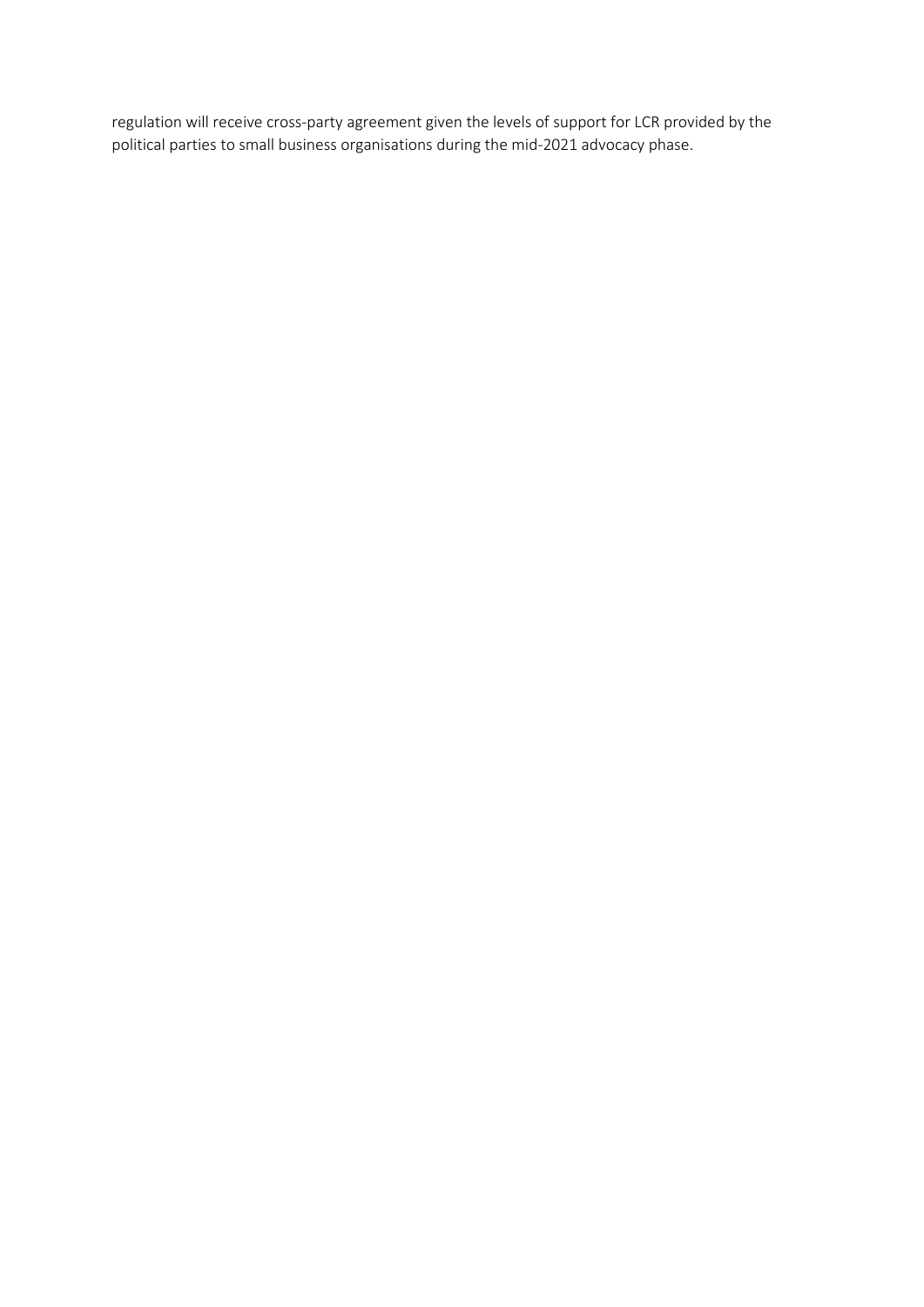Attachment 1: Summary of report on consumer attitudes towards LCR commissioned by eftpos

### SUMMARY: THERE IS LOW LEVELS OF UNDERSTANDING AND HIGH LEVELS OF APATHY **TOWARDS PAYMENT PROCESSING NETWORKS USED BY MERCHANTS**

#### 4 Ш

One in two (54%) Australians claim to be aware of debit cards being able to be routed through a Domestic or an International payment network - no change in awareness since 2018

Current levels of deep knowledge of Merchant routing and tap and go payments is low  $-$  only 1 in 10 could identify all the correct statements.

Since 2018 there is an increasing belief that merchant choice is more important.

77% of consumers believe it's important that Merchants have choice

An even higher proportion (83%) believe it is important that Merchants have choice over using a lower cost network

45% believe that Merchant's will be likely to pass on costs savings to customers. An increase of +12% in 2018 (33%)

66% of consumers have no preference in network or would prefer to use eftpos, with only 34% preferring the international schemes.

28% would choose the eftpos network - slightly higher amongst non big 4 MFI customers (32%).

/հա

MND holders see a number of benefits to using the eftpos payment network. The key benefits are avoidance of surcharging (for 54%) and cost savings for Merchants (for 51%) as well as being an Australian owned and operated company (52%).



Vast majority MND holders (91%) believe Merchants processing via the eftpos network would not have a negative impact on their payment experience.

## fiftyfive5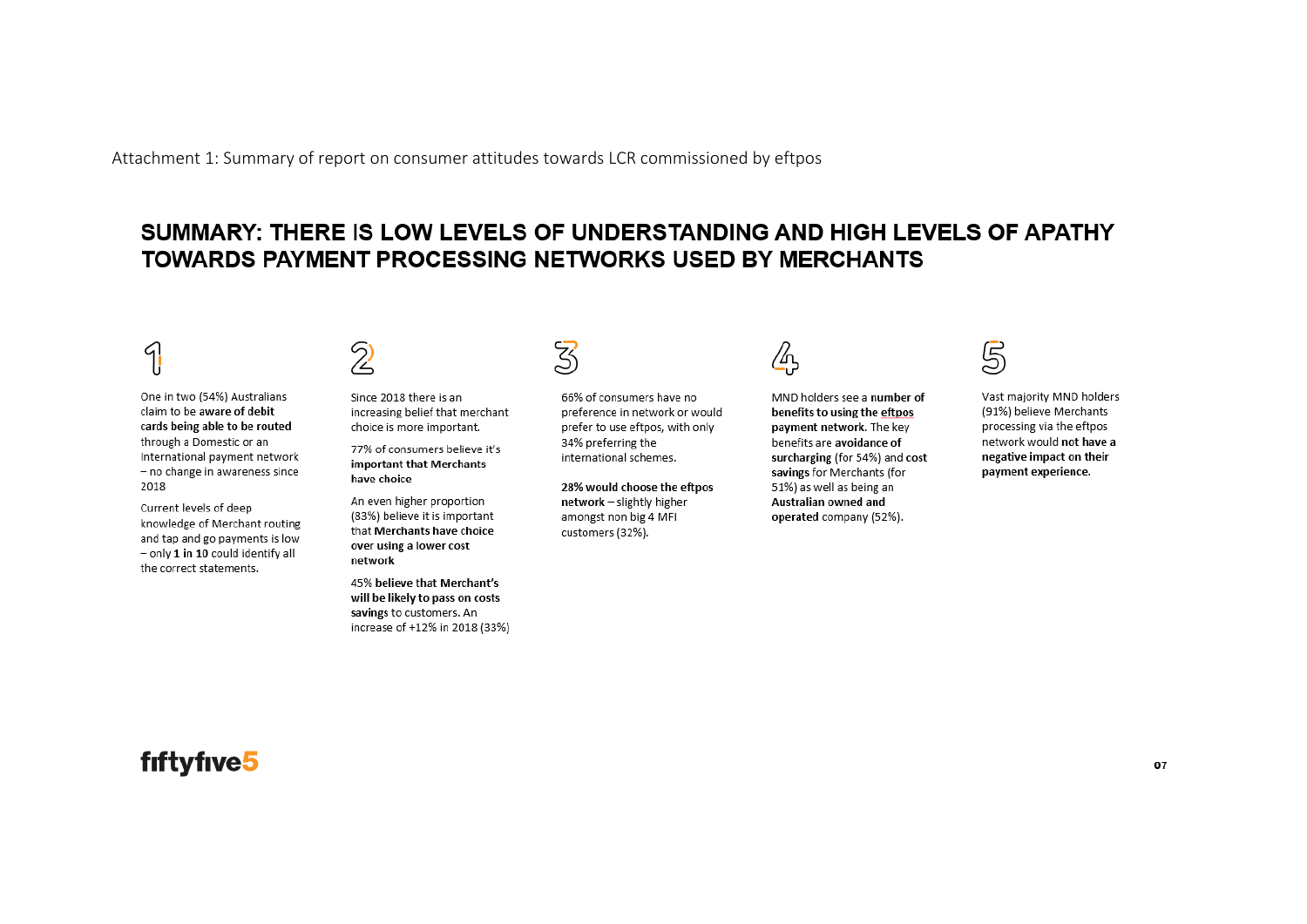Attachment 2: Fact sheets on merchant fees for mobile payments (supplied by eftpos)

## Real customer choice does not exist in mobile payments

- 1. Consumers choose cards & accounts, not networks. Most (>80%) don't have a choice, and want SMEs to have it\*
- 2. Small business customers need network choice because they pay the fees currently they have no choice at all.
- 3. If customer choice does prevail, then the default should be to the lowest cost scheme when customers do not make an active choice



\*FiftyFive5 2021 \*\*Scheme interchange tables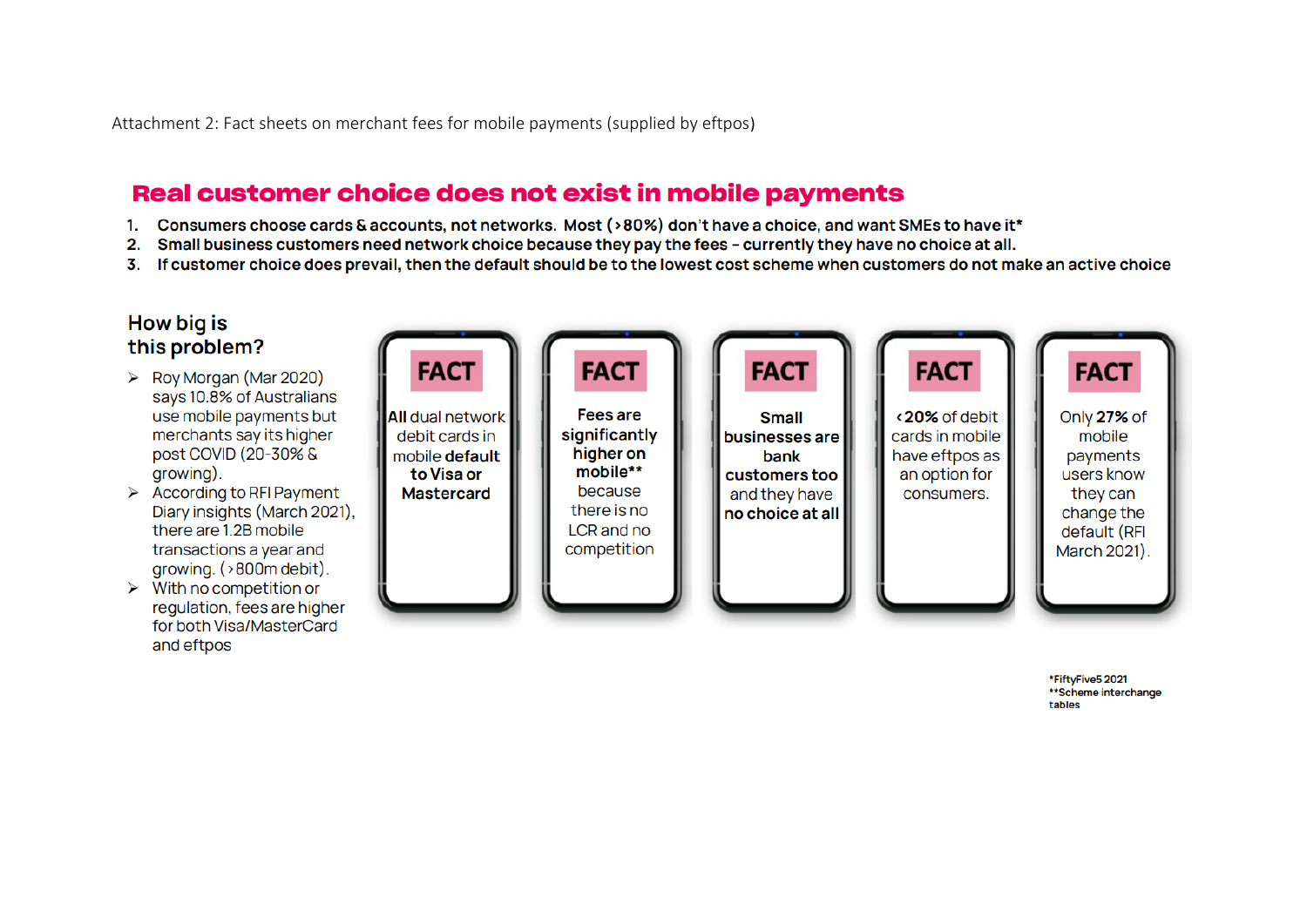## Cost to economy of Mobile default to Global Schemes & no LCR

The graphs below show the potential impact on wholesale debit card cost\* to merchants (both SMEs and entire market) if current default settings to Visa and Mastercard are not rectified, and competition remains non-existent due to the absence of LCR.



As you can see, SMEs bare more than their fair share of cost due to special deals with large merchants.



\*Interchange and scheme fee assumptions based on published interchange and market insights \*Modelling based on new interchange cap of 10c from 1 February 2022. Estimated Mobile wallet transactions penetration at 30% by February 2022.

Public